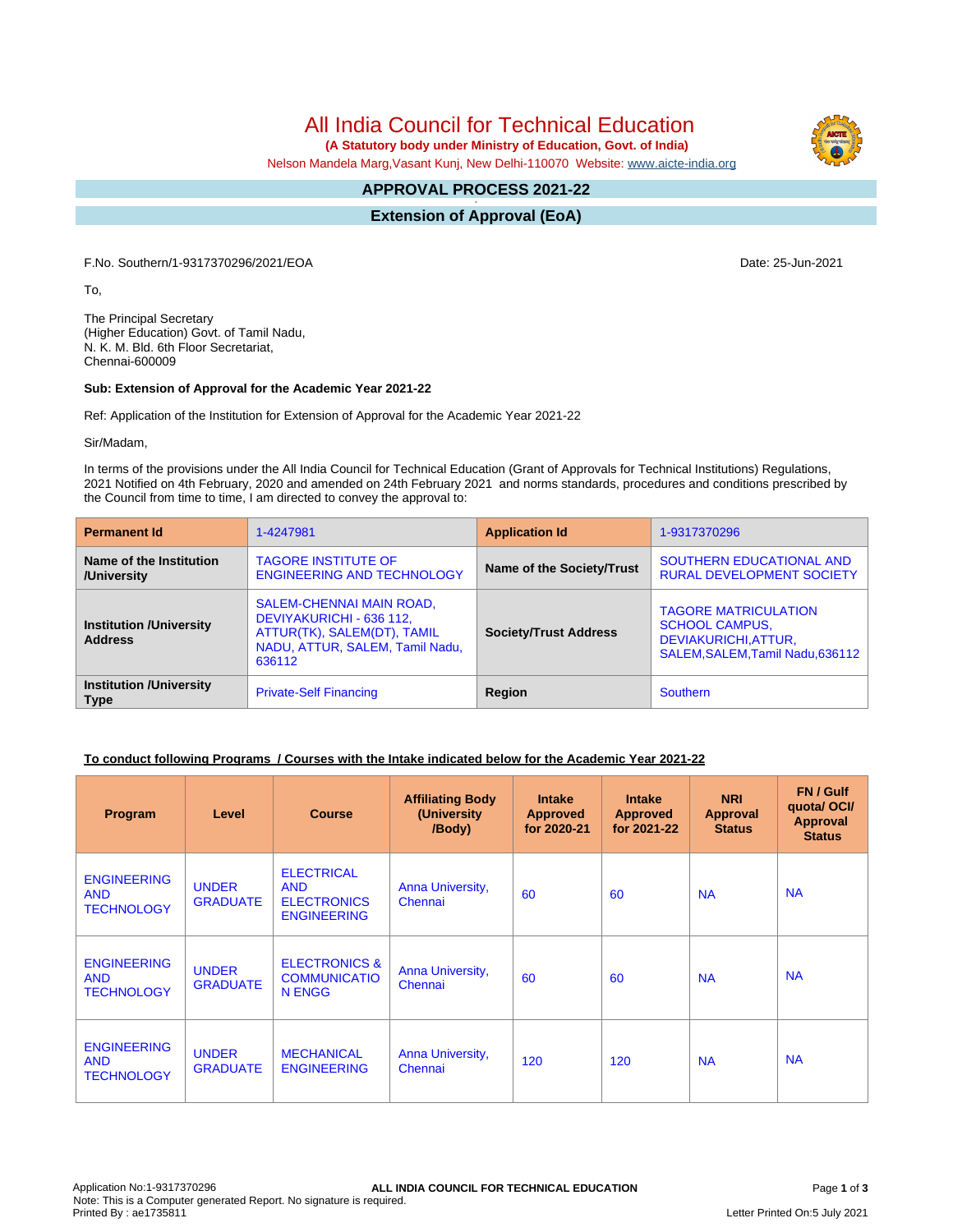| <b>ENGINEERING</b><br><b>AND</b><br><b>TECHNOLOGY</b> | <b>UNDER</b><br><b>GRADUATE</b> | <b>COMPUTER</b><br><b>SCIENCE AND</b><br><b>ENGINEERING</b>   | Anna University,<br>Chennai | 60 | 60 | <b>NA</b> | <b>NA</b> |
|-------------------------------------------------------|---------------------------------|---------------------------------------------------------------|-----------------------------|----|----|-----------|-----------|
| <b>ENGINEERING</b><br><b>AND</b><br><b>TECHNOLOGY</b> | <b>UNDER</b><br><b>GRADUATE</b> | <b>CIVIL</b><br><b>ENGINEERING</b>                            | Anna University,<br>Chennai | 60 | 60 | <b>NA</b> | <b>NA</b> |
| <b>MANAGEMENT</b>                                     | <b>POST</b><br><b>GRADUATE</b>  | <b>MBA(FINANCIAL</b><br><b>MANAGEMENT)</b>                    | Anna University,<br>Chennai | 60 | 60 | <b>NA</b> | <b>NA</b> |
| <b>ENGINEERING</b><br><b>AND</b><br><b>TECHNOLOGY</b> | <b>POST</b><br><b>GRADUATE</b>  | <b>VLSI DESIGN</b>                                            | Anna University,<br>Chennai | 12 | 12 | <b>NA</b> | <b>NA</b> |
| <b>ENGINEERING</b><br><b>AND</b><br><b>TECHNOLOGY</b> | <b>POST</b><br><b>GRADUATE</b>  | <b>COMPUTER</b><br><b>SCIENCE &amp;</b><br><b>ENGINEERING</b> | Anna University,<br>Chennai | 12 | 12 | <b>NA</b> | <b>NA</b> |

### **It is mandatory to comply with all the essential requirements as given in APH 2021-22 (Appendix 6)**

The Institution/ University is having the following deficiencies as per the online application submitted to AICTE (self-disclosure based) and the same shall be complied within Six Months from the date of issue of this EoA

# **Deficiencies\* Noted (based on Self Disclosure)**

Fees to be charged, policies uploaded.

**\***Please refer Deficiency Report for details